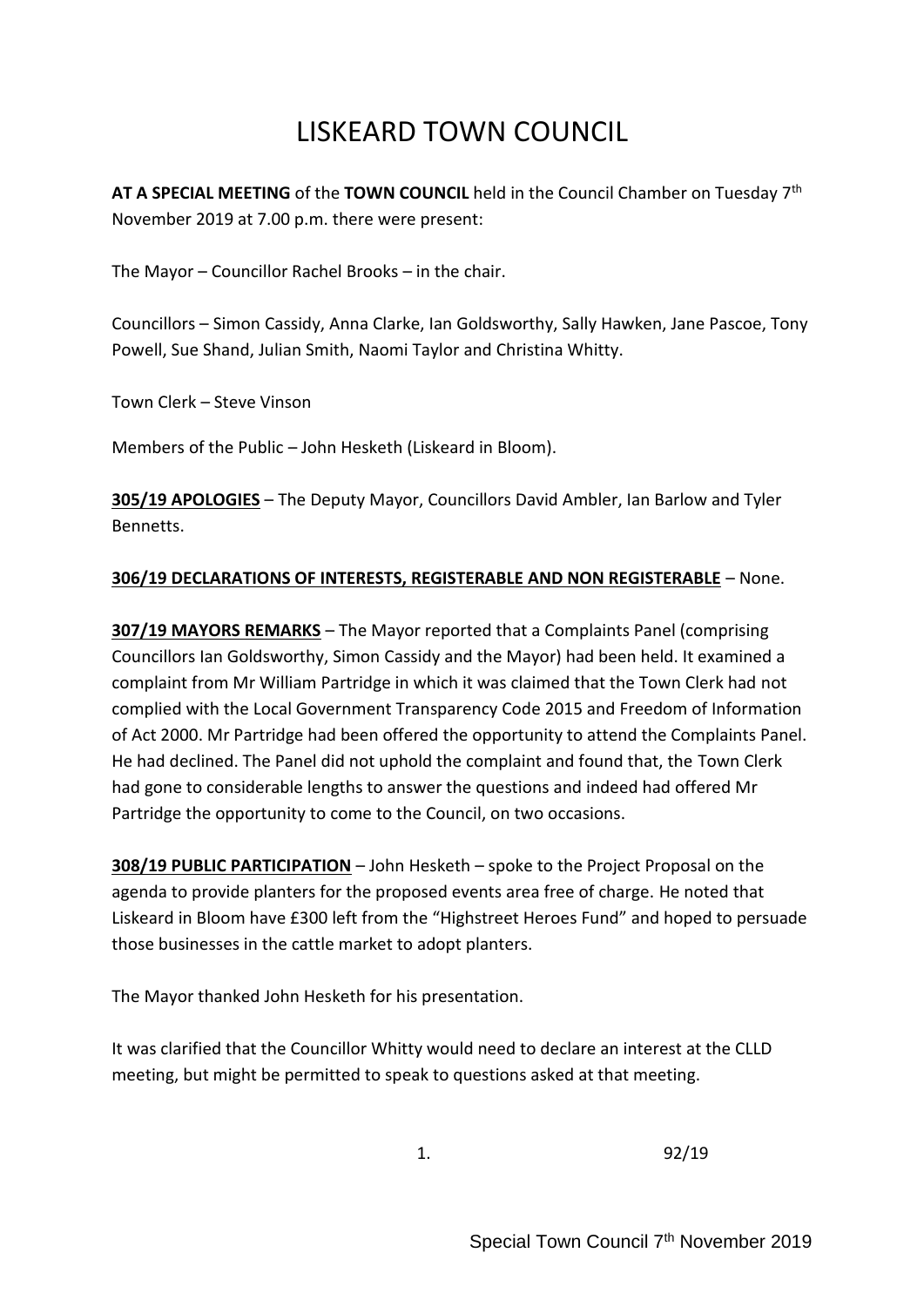### **309/19 COMMUNITY LEAD LOCAL DEVELOPMENT PROJECT – CATTLE MARKET MAKERS**

**PROJECT** – The Mayor updated on recent developments including a meeting earlier in the day with Judith Hann (CLLD Programme Manager). The programme was particularly interested in the workspace element of the project. The positive alteration of the grant rate from 45% to 72% did impact a significant proportion of the outputs and the costs. Cornwall Council had retained the services of the company which had previously produced a draft container-based workspace design on the cattle market site. However, the production of a costed specification and the procure process would take several weeks and not fit the CLLD cycle for which we were aiming.

As a consequence, a revised schedule had been proposed which was intended to meet a later date in the Community Lead Local Development cycle.

 $17<sup>th</sup>$  December 2019 Town Council – for the draft application to be put to the Town Council in conjunction with Judith Hann attending to attend to help explain process and answer questions.

28<sup>th</sup> January 2020 Town Council – for the heads of terms on the Cornwall Council arrangement to be presented and approved.

Following discussion, clarification and explanation, were asked for the following points:

- Cashflow / Costs we were preparing a cashflow to show costs that we would need to cover and how this would relate to the claiming of grant – the "accountable body" costs could time costs of Town Clerk and Responsible Financial Officer. Decommissioning costs should be factored in.
- Progression Space should the project be successful is there anywhere to expand.
- Length of the Agreement to encourage businesses to remain beyond the end of the project funding period, with the flexibility to break the agreement or extend. (5-7 year lease – with a 2 year break at the end of the grant)
- CLLD Match Funding It was felt that the Town Council could make a modest financial contribution (£1,000-£2,000) in match funding when submitting the application.

2. 93/19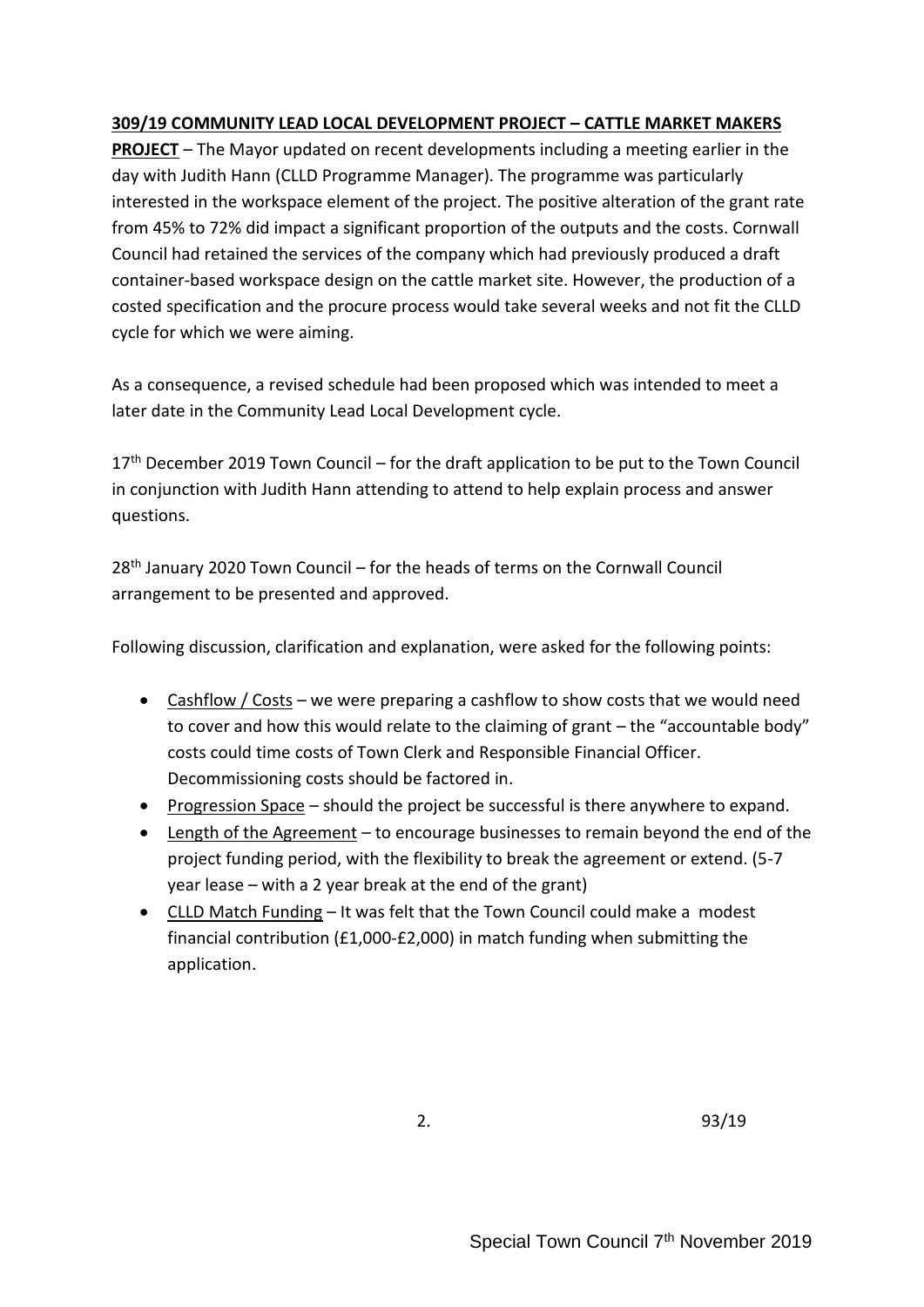For clarification, it was reminded that lease agreements are reported and considered in PARTII. However, following discussion it was concluded that the principle relating to the Events License would be discussed in the public part of the meeting with the heads of terms discussed in PARTII. It was further concluded that the agenda item 9. Land at Well Lane should be discussed in the public part of the meeting.

#### **310/19 EVENTS LICENSE (PRINCIPLE)** – There was discussion of:

- the enthusiasm to use this area for events, which would be easier with local management.
- concerns expressed about moving parking spaces the close proximity of the car parking spaces relative to the town centre meant they are very well used.
- the need to improve the orientation of the disabled parking spaces, which were not considered safe at their present location. There is not good level access from the current spaces.
- the location and use of the events area were discussed. It was clarified that, the Town Council would administer the events area but not be the principal organiser of events.

The Mayor proposed, Councillor Taylor seconded and the Council **RESOLVED** to approve the principle of entering into an Events License (Councillors Jane Pascoe and Julian Smith asked for their names to be recorded as voting against the motion.)

## **311/19 LAND AT WELL LANE –**

Following discussion, Councillor Smith proposed, Councillor Cassidy seconded and the Council **RESOLVED** to write to the Land Registry and register our interest in the site.

The Mayor proposed, Councillor Hawken seconded that the Council move into PARTII.

Following discussion, Councillor Smith proposed under Standing Order 3r the use of a recorded vote to consider whether the Council should move into PARTII. For moving into PARTII The Mayor, Councillors Clarke, Hawken, Taylor and Whitty. Against moving into PARTII Councillors Goldsworthy, Pascoe, Powell and Smith. Abstaining Councillors Cassidy and Shand. The Council **RESOLVED** to move into PARTII.

3. 94/19